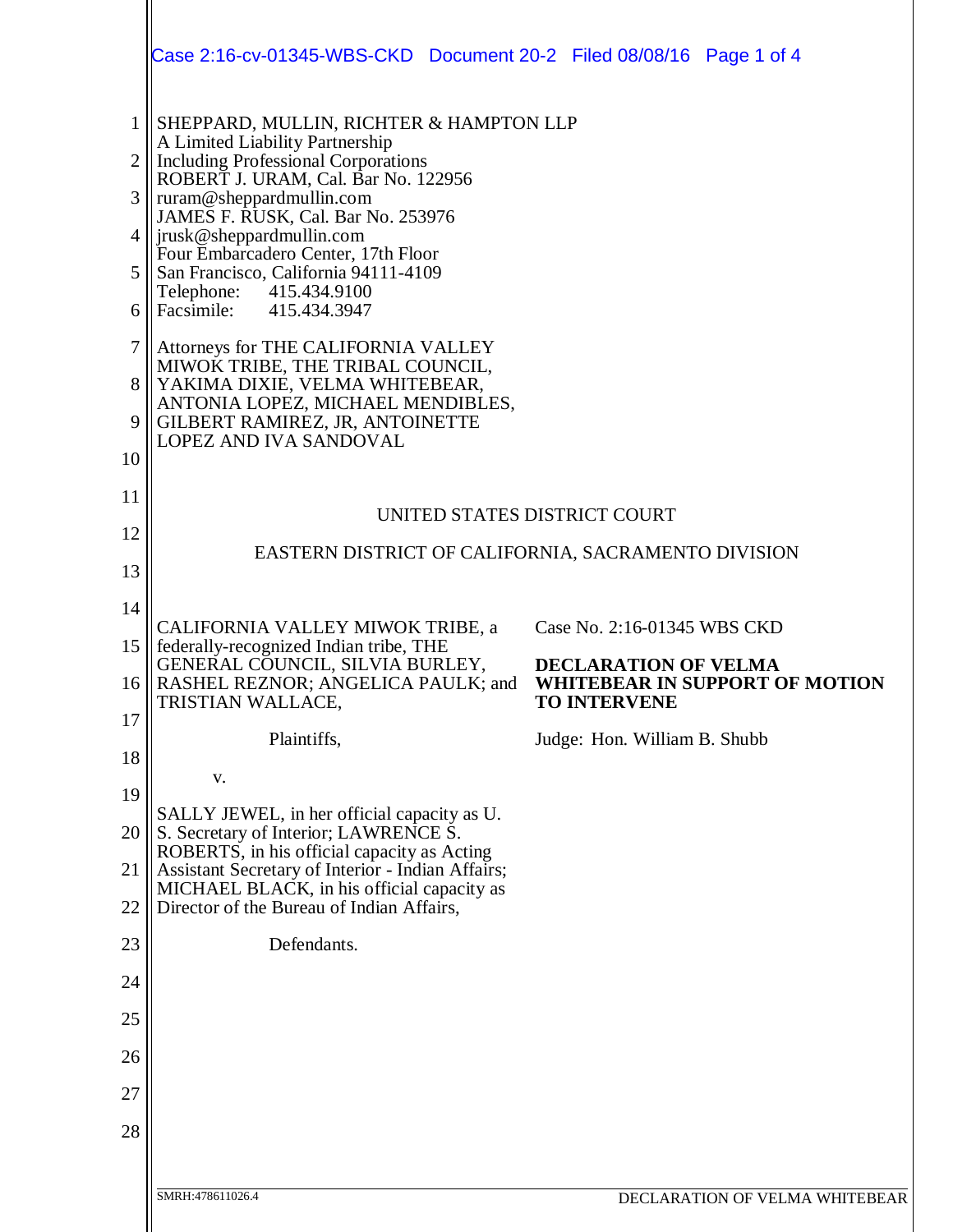| Case 2:16-cv-01345-WBS-CKD  Document 20-2  Filed 08/08/16  Page 2 of 4                              |  |  |
|-----------------------------------------------------------------------------------------------------|--|--|
|                                                                                                     |  |  |
| DECLARATION OF VELMA WHITEBEAR                                                                      |  |  |
| I, Velma WhiteBear, declare as follows:                                                             |  |  |
| I am an individual and a party in the above-titled action. I am over the age<br>1.                  |  |  |
| of 18 and a resident of Sacramento County, California. I have personal knowledge of the facts set   |  |  |
| forth herein, which are known by me to be true and correct, and if called as a witness, I could and |  |  |
| would competently testify thereto.                                                                  |  |  |
| 2.<br>This declaration is submitted in support of Intervenor-Defendants' Motion                     |  |  |
| to Intervene.                                                                                       |  |  |
| 3.<br>I am a member of the California Valley Miwok Tribe ("Tribe"), a federally                     |  |  |
| recognized Indian tribe. I trace my tribal lineal descent from my great-great-grandfather, Jeff     |  |  |

11 12 13 Davis, who is listed on the 1915 census of "Sheepranch Indians" taken by Special Indian Agent John Terrell, through my great grandparents (John Jeff and Tillie Jeff), my grandmother (Laura Jeff Geto) and my mother (Annie Jeanette Geto).

14 15 16 17 4. I have reviewed the December 30, 2015 decision by Assistant Secretary – Indian Affairs Kevin Washburn (2015 Decision) that Plaintiffs challenge in this action. As a lineal descendant of Jeff Davis, I am a member of the "Eligible Groups" identified in the 2015 decision as entitled to participate in the organization of the Tribe.

18 19 5. In July 2013, the Tribe held a Tribal election, open to all members of the Eligible Groups, in which it ratified a Tribal constitution (2013 Constitution). I voted in the election.

20 21 22 23 24 6. I am also a member of the Tribal Council — the Tribe's governing body under the 2013 Constitution. The Council currently consists of Yakima Dixie, Antonia Lopez, Michael Mendibles, Gilbert Ramirez, Jr., Iva (Carsoner) Sandoval, Antoinette Lopez and me. The Tribal Council meets monthly to conduct Tribal business, enact resolutions, and perform other governmental functions. Council meetings are open to all members of the Tribal community.

25 26 27 28 7. One of the Tribal Council's functions is to maintain a roster of enrolled Tribal members. The Tribe currently has approximately 200 adult enrolled members, plus children. Each of the enrolled members is a member of the Eligible Groups defined in the 2015 Decision or is a descendant of one or more Miwok Indians named on the 1929 federal census of Calaveras

1

2

3

4

5

6

7

8

9

10

-1-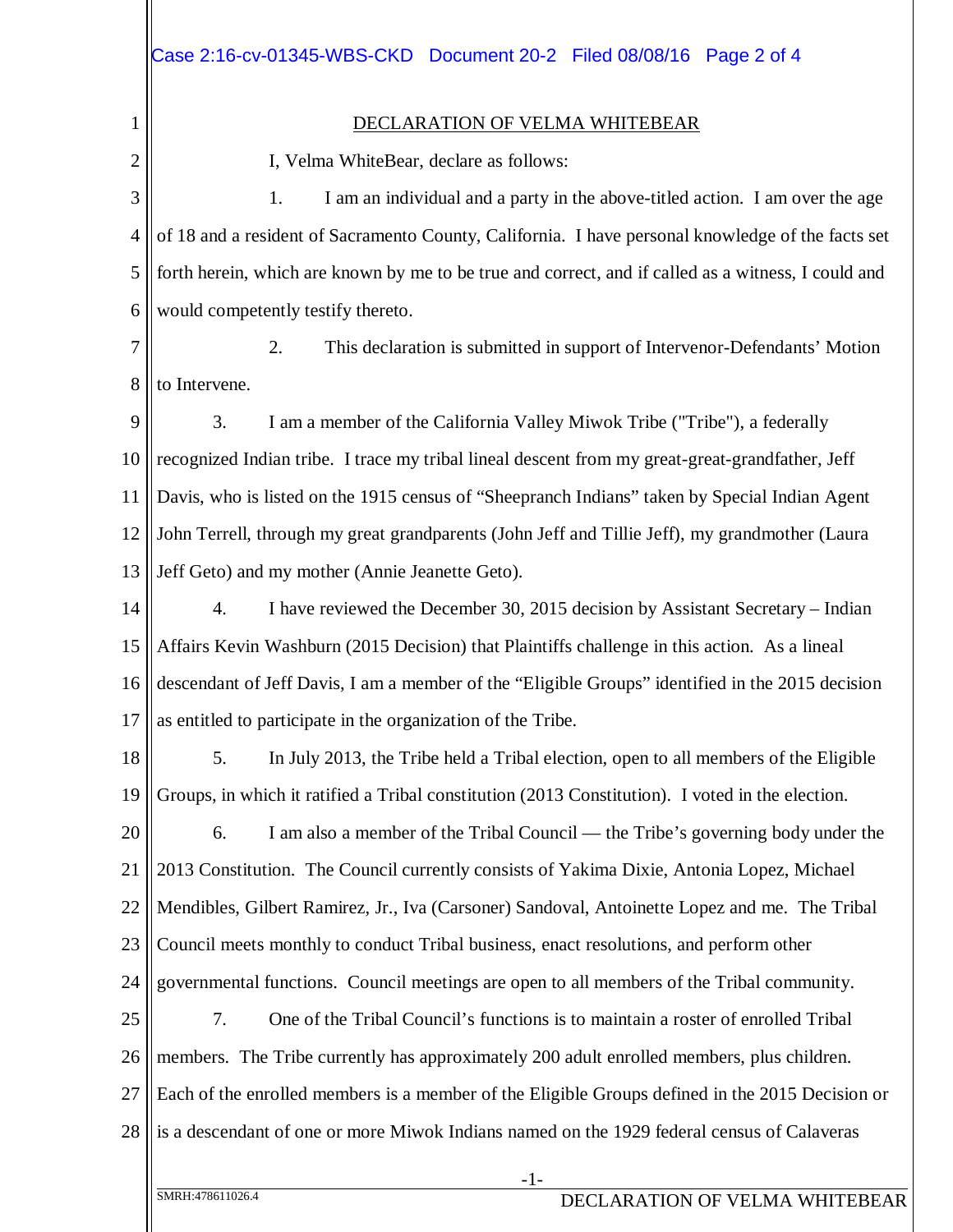1 2 County Indians (1929 Census Descendants), whom the 2015 Decision also identified as eligible to participate in Tribal organization with the consent of the Eligible Groups.

3 4 5 6 8. All individuals who meet the criteria defined in the 2013 Constitution are welcome to apply to the Tribal Council for membership. All members of the Eligible Groups and 1929 Census Descendants are eligible for Tribal membership if they choose to affiliate with the Tribe and are not members of another federally recognized tribe.

7 8 9 10 11 12 13 9. Plaintiffs in this action are Silvia Burley, her two daughters Rashel Reznor and Anjelica Paulk, and her granddaughter Tristian Wallace (collectively, the Burleys). On information and belief, the Burleys are members of the Eligible Groups, but they have never applied to the Tribal Council for membership. The Burleys maintain that the Tribe's membership is limited to themselves and Yakima Dixie (a total of five people), and is governed by a general council consisting of those five people. Neither I nor the Tribal Council recognize the Burleys or their general council as representatives of the Tribe.

14 15 16 17 18 19 10. On April 18, 2016, the Tribe (through its attorneys) submitted a request to the Bureau of Indian Affairs (BIA) Regional Director, Pacific Regional Office, to recognize the 2013 Constitution and Tribal Council government ratified through the July 2013 Tribal election. The request included information demonstrating that members of the Eligible Groups, as defined in the 2015 Decision, received adequate notice and opportunity to participate in the ratification of the 2013 Constitution and that the 2013 Constitution was validly ratified.

20 21 22 23 11. The Tribe's April 18, 2016 request documented that, of 200 adult members eligible to participate in the July 2013 Tribal election, 183 were members of the Eligible Groups, and the remainder were 1929 Census Descendants. More than half (104) of the eligible voters cast ballots in the election, and they ratified the 2013 Constitution by a vote of 90 to 10, with 4 abstentions.

24 25 12. To my knowledge, the Pacific Regional Director has not yet made a decision whether to recognize the Tribe's 2013 Constitution and Tribal Council.

26 27 28 13. Until the BIA recognizes the Tribal Council, the Tribe will not have a governmentto-government relationship with the United States and will not be eligible for benefits that flow from such a relationship, including the availability of federal funding under Public Law 93-638 to

-2-